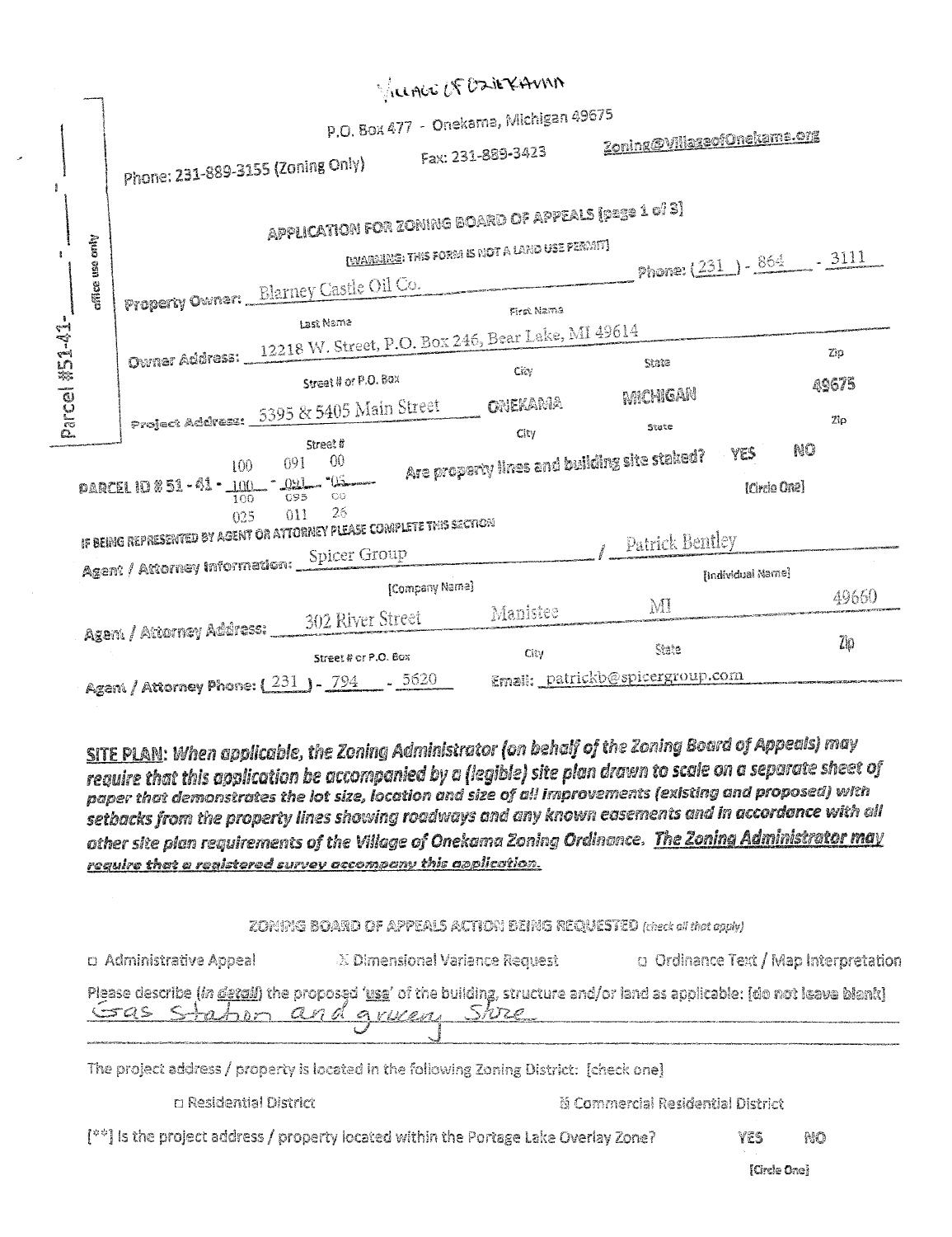#### APPLICATION FOR ZONING BOARD Of APPEALS [PAGE 2 OF 3J

[\*\*] If your project address / property is located adjacent to Portage Lake the Zoning Ordinance requires you to sign a statement that any Buffer Strip required by the Zoning Ordinance either has been established and will be maintained or has not been established but will, as a condition of issuance of the permit, be established by a date certain and be maintained thereafter. Your signature on this application 'affirms' that you are aware of this specific obligation in addition to maintaining compliance with the Village of Onekama Zoning Ordinance in its entirety. Your signature on this application 'affirms' that you are aware of this specific obligation and will serve as said statement.

#### DEMONSTRATING PAACTICLE D!FflCULTY

The Zcmlng Board of Appeals must find that very specific standards can be demonstrated or 'proven' that apply to your particular situation in order to grant a 'variance' from the zoning ordinance. You are encouraged to arrange a pre-application conference with the Zoning Administrator so that you can be presented with Information that will assist you in submitting a complete application. An application to appear before the Zcnlng Soard of Appeals will not be considered complete unless accompanied by a site plan (if required) and appropriate narrative that addresses all of the standards in the Village of Onekama Zoning Ordinance that the Zoning Board of Appeals is required to consider.

AFFIDAVIT: I agree the statements and representations made herein and attached to this application are true and if found not to be true, any zoning (Land Use) permit that may be issued may be void. Further, I agree to comply with any conditions and regulations provided with any permit that may be issued. Further, I agree the permit that may be issued is with the understanding all applicable sections of the Village of Onekama Zoning Ordinance wtll be complied with. Further, I agree to notify the Zoning Administrator of the Village of Onekama for inspection before the start of construction and when locations of proposed uses are marked on the ground. *Further, I agree to give permission for officials of the Village of Onekama, the County and the State of Michigan to enter the property subject* to *this permit application fer purposes of inspection.* Finally, I understand this is *a* [land Use Permit] application, (not a permit), and that a land Use Permit, if issued, conveys only land use rights and does not include any representation or conveyance of rights in any other statute, building code, deed, restriction or other property rights.

 $Signed: 25$  ...  $B. 77.64$  Date: 28 Dec 2016

*Below This tine - for Administmth;,e Use Only* 

 $\sqrt{A}$ <br> $\sqrt{A}$ **-'JEEMED** LOMPLETE<br>Date Application Received: <u>*all* 27/2016</u> Date of ZBA Hearing / Action: \_\_\_/\_\_\_/\_\_\_\_\_\_ Fee: \$  $\frac{\lambda}{\sqrt{20}}$  **How Paid:** oCash  $\alpha$  **Execute #** Receipt # \_\_\_\_\_

o Show length of all parcel lines Minimum Requirements for a Site Plan for Zoning Board of Appeals (Residential *I* Residential Accessory Use]  $u$ if  $\epsilon$  *site free freepred* 34 sfilter brown

- D Show all known easements
- o Show sizes of all existing and proposed structures
- o Show setbacks to all existing and proposed structures from all property lines
- CJ Show distances from all existing and proposed structures to all bodies of water {lake, river or stream)
- o Show elevations as appropriate to demonstrate compliance with maximum height requirements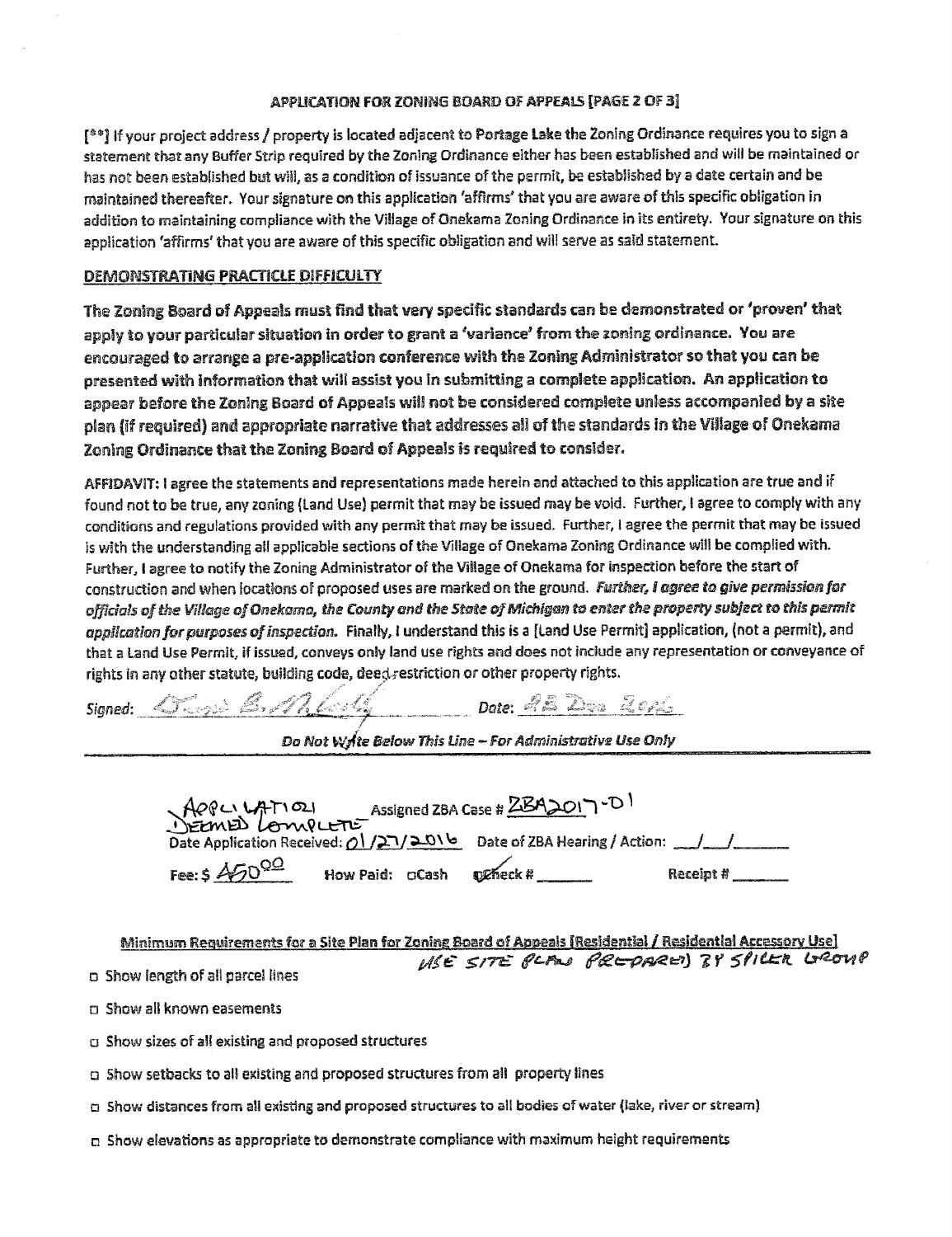#### Village of Onekama Zoning Ordinance -Article 96 (to *be completed by applicant)*

Along with this application you will be provided with a copy of Article 96 in its entirety. This article describes the duties of the Zoning Board of Appeals as well as presents the procedures that must be followed and standards that must be applied.

C. A non-use variance from the terms of this Ordinance regarding a structure or parcel shall not be granted unless, after considering all the record evidence submitted at a Public Hearing held under this Article, a majority of the Regular Members and Alternate Members called to serve as a Board Member votes to concur with written findings that the following standards have been met:

*1.* Special conditions and circumstances exist which are peculiar to the parcel or structure involved and which are not applicable generally to other parcels or structures in the same Zoning District. Describe:



3. A literal interpretation of the provisions of this Ordinance would deprive the requesting person of rights commonly enjoyed by owners of other properties in the same Zoning District under this Ordinance.

Describe: SEE ATTACHED

4. The non-use variance, as granted, is in harmony with the general purpose and intent of this Ordinance, is not injurious to the neighborhood or otherwise detrimental to the public safety, and is the minimum variance that will provide substantial justice to the applicant by allowing reasonable use of the structure or parcel. Describe:

SEE ATTACHED

5. The grant of the non-use variance is appropriate because there are practical difficulties in carrying out the strict letter of this Ordinance, the spirit of this Ordinance is observed, public safety is secured and substantial justice is done.

Describe:

SEE ATTACHED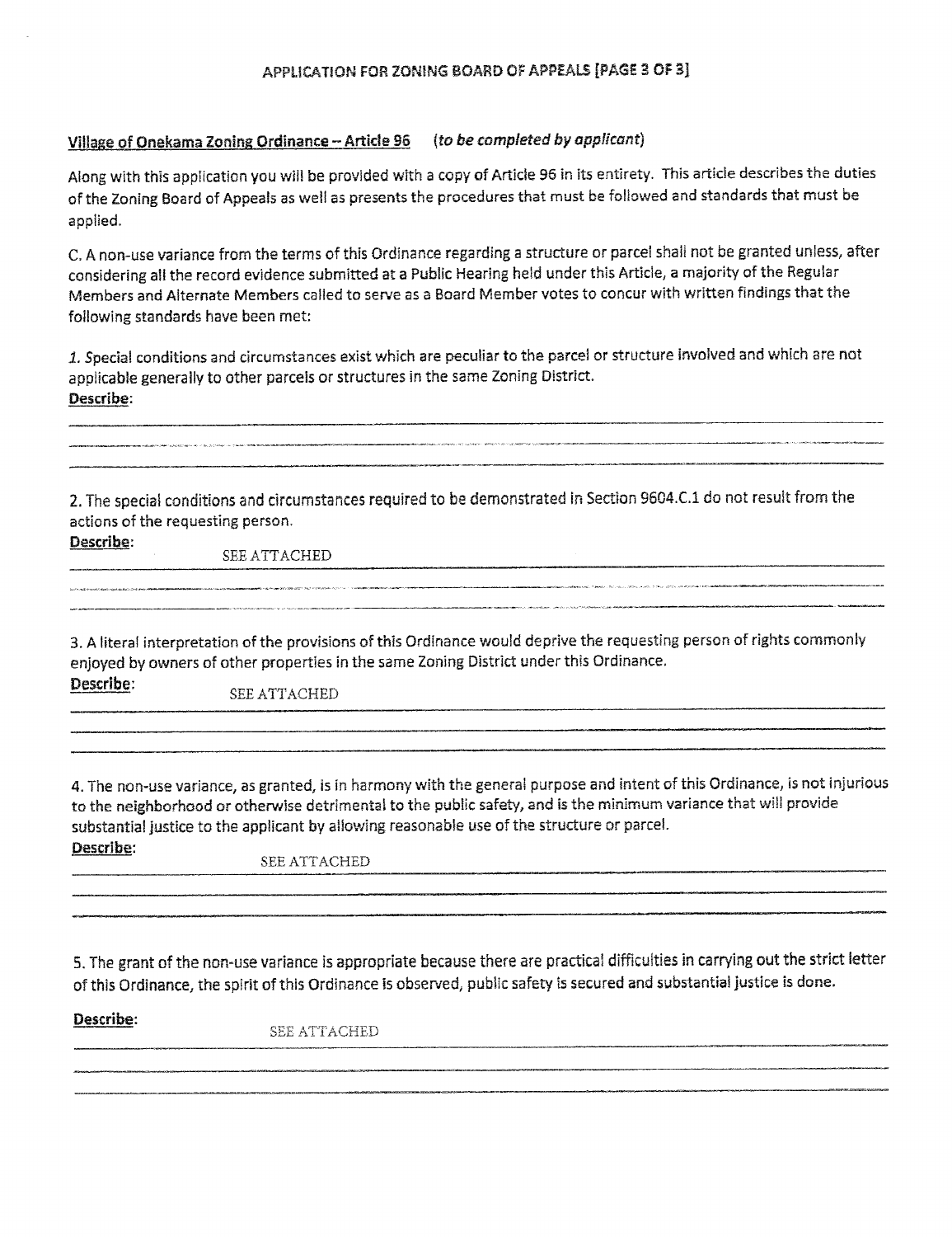The Postega behavior for Distribution is a light provided by outline in the court of our component of the same so behave sig. Ka ki boʻldan te babbin oli inda qardi mendirilgan birining tarihish ona onqibosh (tirilgi tenogh SBC), me<br>Pembilas agreb obbari ini ini manon boʻlini bir ing noqor boʻla birini bash u birin a Suling amiy politik tomi and the digit was shown to people that is completed by the second second second second second positive exclusi de deles selections d'acquisse suit de caliber de sens de la commune de la Calibert de la commune de la cale d<br>Besedimei des illezions du la Cesain de calibria d'une di dividit de la citius de la cite du cole di Calibert Cerigan Calculo agrica de Casilia is en la anciencia de la la la construcción de la calcula de la construcción

The cyclosic college to all the lofts of its complete stress to a stress left to get a black solicity the imesim of the lation was sold sold to show the start of the start of start of the same of terms. The optimis s gleand on na Naing Silep are less by Nais y tha Sashington la shais sha hun aisse ghun na lattaobh ling filis boxes Steresy Cry (s 2020 km) in 1986 or in the Sign material in the first order of the second control of the second<br>Between Cry academy in 1986 or in the Sign material in the Sign Cry of the second control of the academy academ Your police at the treatery of her and head and home in our results of the level of discussion of the complexit belase me dyn dio Die aft au alle Congri Mit Schen und men tour Mondout in Neumann (1961 troch Mingh). Is very diose to de broad of romany in president so and in public and are instituted a central County specifical a a shekar ta shekara ta kasa shekarar ta 1979 ta 1979 na shekarar ta 1970 na 1980 na shekarar ta 1999 na tsa 6.4 / De 推動車 3.5 mar 3.7 min 3.4 (1955) Schaper Talkin

dengan 2017 dikelah perbagai melakukan bermudi menjadi kemudi penduduk dan bermuda penduduk pendapan perbagai m alla vie vatoria si de Sauluca Millo talima io na ismo il liberito di Millo (politivo di Nova Villoto). Ad Platas เมื่ออันนั่งเริ่มเริ่มเริ่มเป็นออกเอง เป็นออกเมื่อง เมื่อว่า 2000 ซึ่ง ออกไทย (Seg) (Economic Palamental) เมื่

We fash het the state come of older composition to a state of order on the sounder of the state of securities consul akages endere adventively in the same source with the contribution of the books of littles opines in sign or the Analing canony the southern also antierly www. It was about to the choice the modifying the Stones with his class de signs to be nisted 6 chash to this to tensory with a significant was been to the control of host substraint that the 1819 price zige and la factor van Los Fourth Photon Company (1999) on the Company of the Company of the Hamps<br>Beengle is bablo plus massage light to change for the so Boshi company of the popular in gardform by a life ra about \$3 m24 fol ha joultur by that hos far porject is closed that it is not be to participate the unserver that far comment rain Centrich, huidist no idente i forma a himotoric me a relativo l'efericio anche e estre abon signal real inguish he price. She whose has seen as our leaders in to general members for a sachelone sign for the proposed plasmap for the East Tipk, and

 $\sim 200$